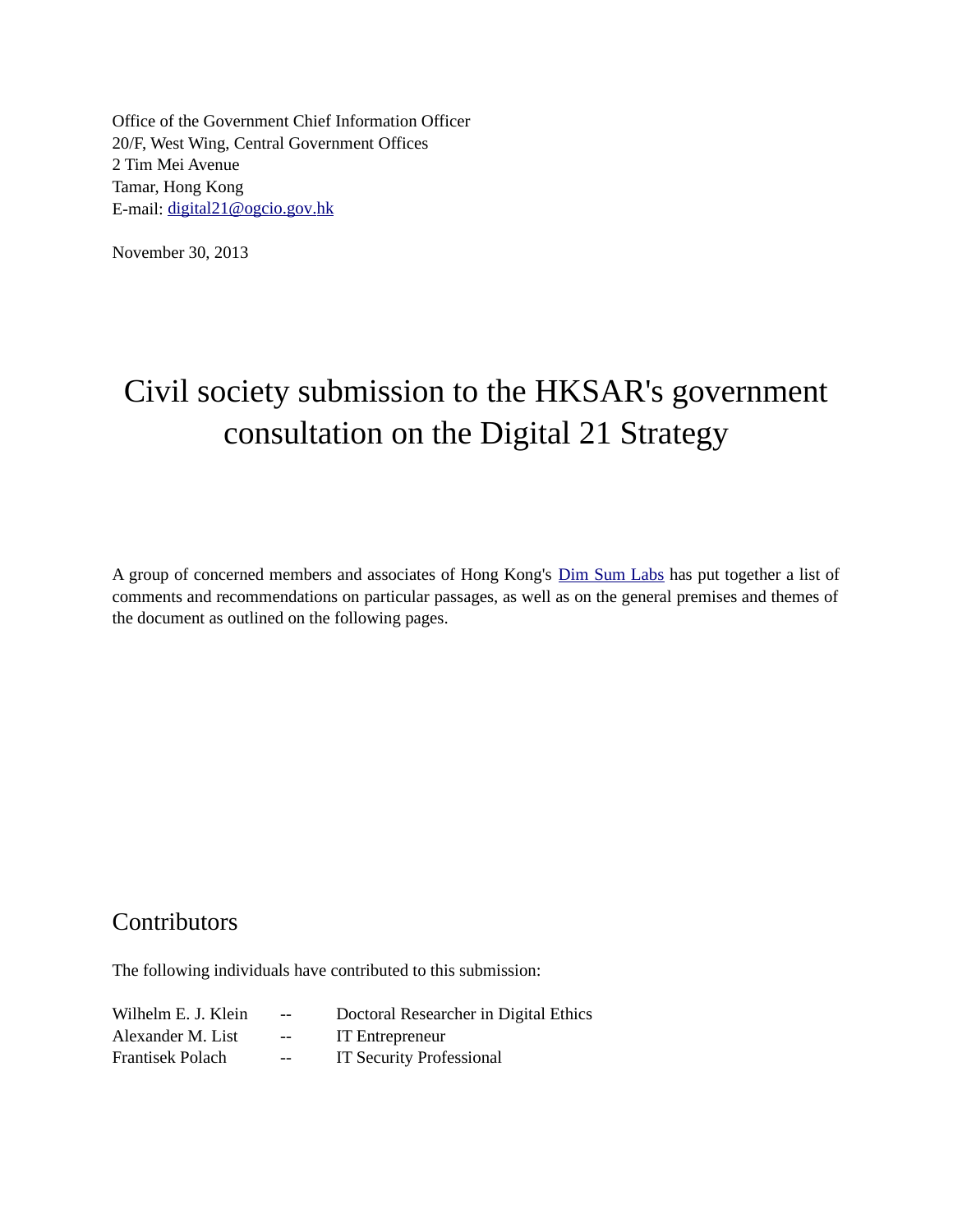## Chapter 2: Smarter Hong Kong, Smarter Living

#### **Internet of Things**

 The Digital21 strategy document highlights the potential of the Internet of Things, but neglects the numerous risks for privacy and security. We recommend that the government consult experts in the field of data protection and privacy before supporting or implementing the deployment of IoT technologies across all sectors.

#### **Wireless and multi-platform**

 Many government web sites provide a mechanism involving fillable PDF forms and Java. It is almost impossible to match the government's requirements wrt/ the combination of operating system, PDF reader and Java. It is almost impossible to use these web sites with tablets or smartphones.

 All government web sites should be accessible with all modern browsers on all modern operating systems, and not require third party plugins like Java or Adobe Reader. We recommend HTML5 web forms to input data and server-side creation of PDFs. Ideally, all government web sites are accessible through one government portal in a user friendly way, avoiding the need to use search engines.

 We recommend against the inflationary creation of specialized apps for each service. 62 apps already exceed this recommendation.<sup>1</sup> Instead, web sites should be optimized to work on all platforms including mobile devices, laptops and desktops.

<span id="page-1-0"></span> 1 Consultation document, par. 68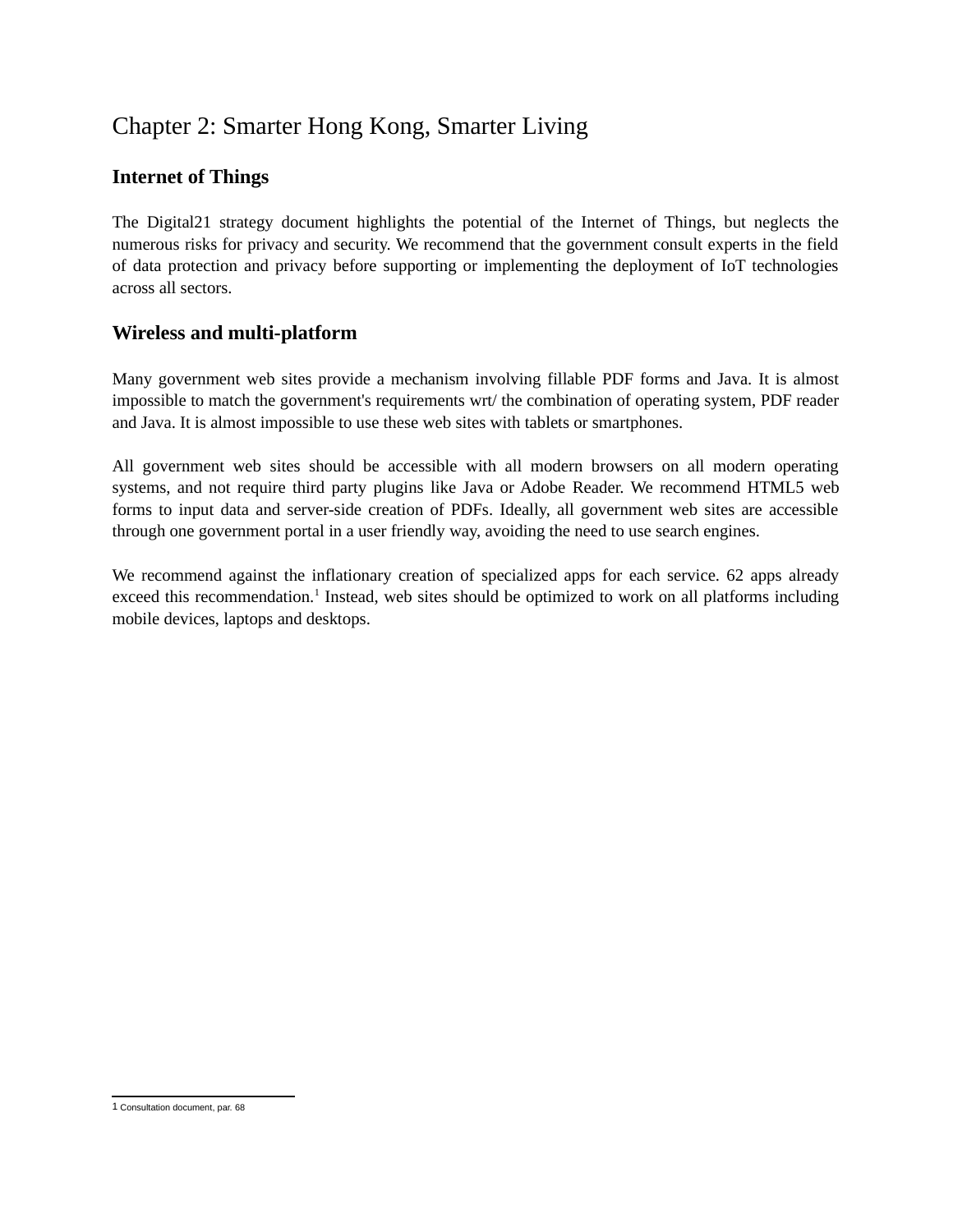### Chapter 3: Empowering Everyone

#### **(B) City-wide Wi-Fi for the Public and Visitors**

 18.-20. While we appreciate the efforts of the government in the creation of the FreeGovWiFi service, we are concerned that a) a lot of taxpayer money is wasted on a slow and unreliable service<sup>[2](#page-2-0)</sup>, and b) the rollout has not been extensive enough yet and should expanded to even more tourist hot spots, government buildings, all public transportation carriers and other public venues.

 Without doubt, a city striving to provide a world-class service in terms of connectivity should maintain a fast pace in moving towards full coverage of FreeGovWifi for it's citizens and visitors. This could be achieved by cooperating and including commercial operators of WiFi hot spots, for example by providing a free tier that is limited in bandwidth, allowing for commercial operators to compete with the free offering by providing value added service. Traffic should not be filtered to allow teleworking via VPNs and similar solutions.

 We recommend against the "free for a limed time" idea and suggest that no login or captive portal pages are used, as these unnecessarily deteriorate the user experience.

The idea of introducing a common brand "WiFi@HK" is an excellent idea.

 We recommend the government get in touch with operators of other successful municipal WiFi networks, like panOULU in Finland, to exchange best practices and avoiding the repetition of mistakes others have made before.<sup>3</sup>

 One of these best practices, just to provide an example, is a public-private-partnership model where ISPs provide business customers with a panOULU hotspot free of charge. This way, guests of the business customer can enjoy free WiFi service, ISPs have an incentive to sell their service and the free WiFi network grows beyond the public space. The bandwidth for this service is provided free of charge via a separate virtual network.

 21.-22. We welcome the government's undertaking to provide all schools with contemporary broadband connectivity. However, WiFi can only complement wired network infrastructure, not replace it.

 23.-24. We welcome the ambitious goal of teaching every child basic programming concepts. These concepts should be taught using free and open source software as well as existing free online course material[.4](#page-2-2) We strongly advise against teaching using proprietary systems, as these often come with hidden agendas and can create undesirable dependencies<sup>5</sup>.

 25. We encourage the government to expand its efforts to use ICT for empowering underprivileged groups.

<span id="page-2-0"></span><sup>2</sup><http://www.scmp.com/news/hong-kong/article/1216928/hong-kong-government-wi-fi-slammed-slow-and-weak-connection>

<span id="page-2-1"></span><sup>3</sup><http://www.panoulu.net/>

<span id="page-2-2"></span><sup>4</sup><https://www.coursera.org/course/interactivepython>

<span id="page-2-3"></span><sup>5</sup><http://www.labornotes.org/2013/11/ipad-every-desk-trojan-horse-teachers-say>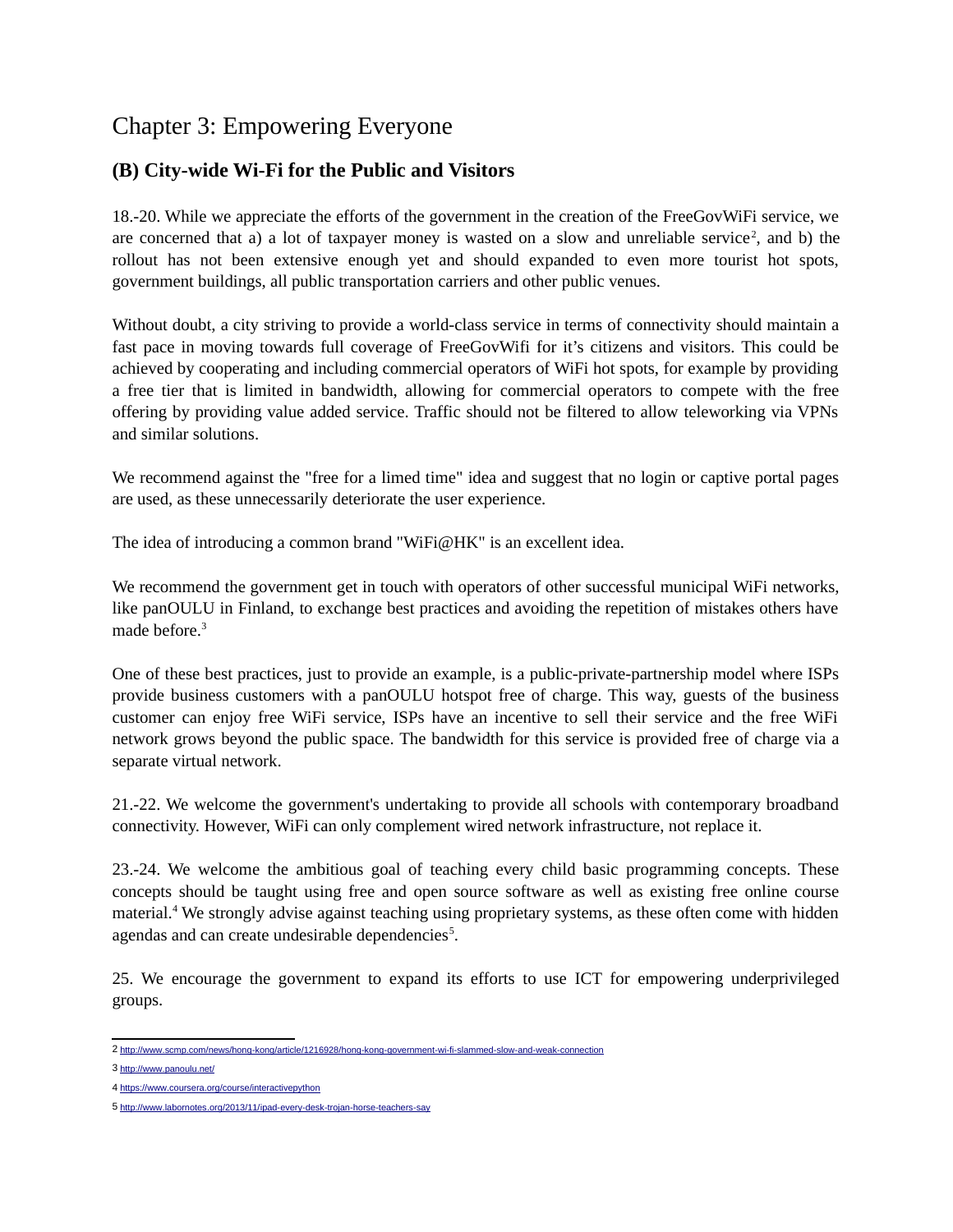# Chapter 4: Igniting Business Innovation

#### **(G) Public Sector Information (PSI) as Default - Open Data**

 32. We recommend that the government makes databases accessible using industry standard mechanisms in a standardized, open and non-proprietary format like XML or JSON.

 The government has taken an important initial step providing Data. One as a one-stop-shop for public data. However, in many cases proprietary formats are used. We recommend not to use proprietary formats at all to ensure data is accessible for developers on all relevant platforms.

 35. Public utilities and transport operators should not only be encouraged, but obliged to release data in a standardized, machine-readable format like XML or JSON as mentioned above. This obligation should be made an integral part of their license terms.

#### **(H) SME Cloud Services**

 36.-38. While we agree with the government that cloud services have huge potential benefits for SMEs, it is important that business owners are made aware of the security risks of these services. One potential and generally useful application is using the cloud for storing encrypted remote backups. Again, we cannot stress enough that cloud services should be provided using free and open source software based cloud services to ensure interoperability, security, privacy and avoid vendor lock-in.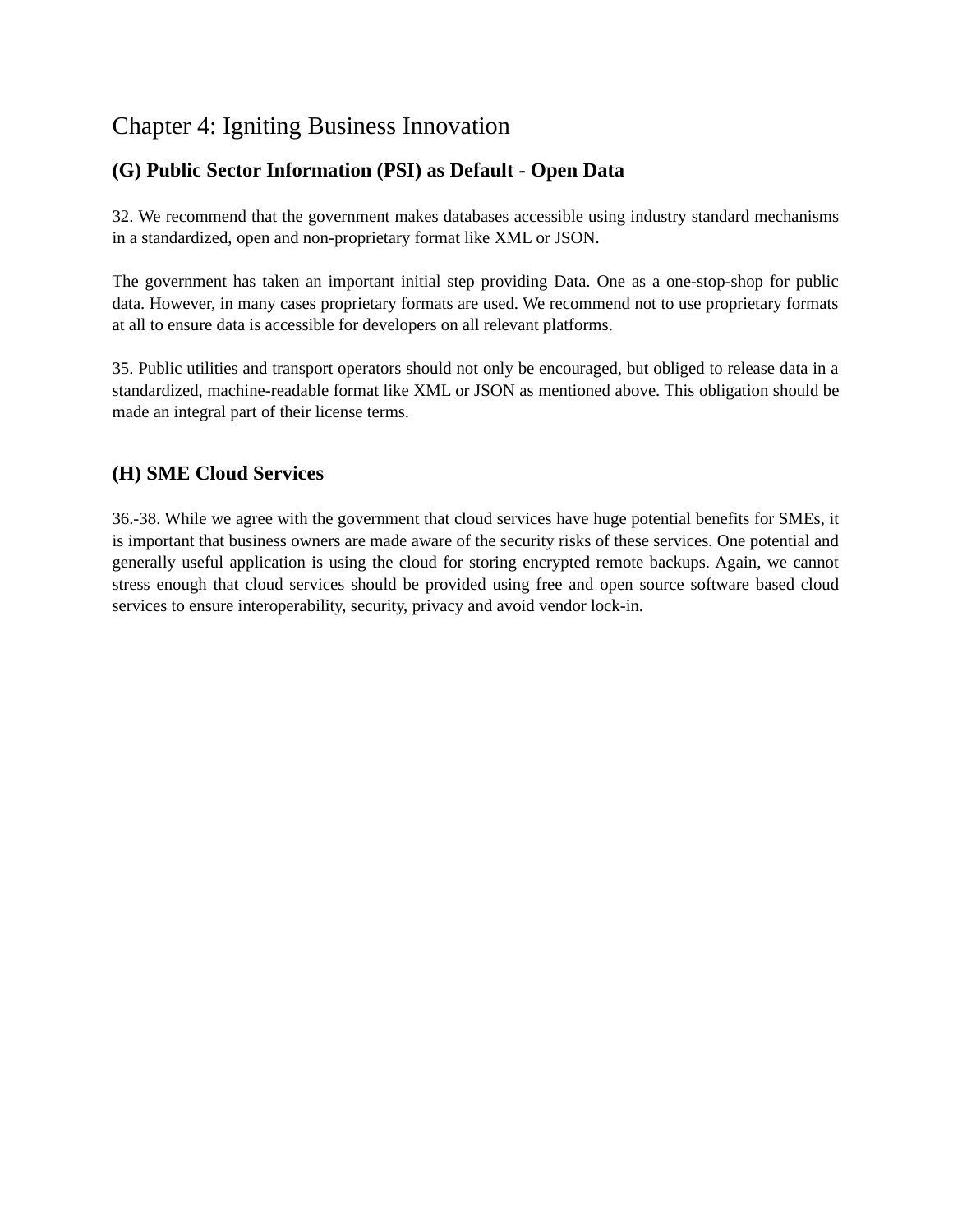## Chapter 5: Supporting a Thriving ICT Industry

#### **(I) Supporting the Startup Ecosystem**

 43. While we recognize the importance of coworking spaces for startups, we recommend more support for venues of free thinking and experimentation, where Hong Kong's future entrepreneurs can test their ideas and network with like-minded spirits. Great ideas don't always start with a marketable service or product in mind. They are often a result of tinkering with hardware, software or even physical crafting.

We suggest the government encourage and embrace the creation of an ecosystem of hackerspaces<sup>6</sup> and makerspaces and support it wholeheartedly, very much like the Shanghai city government.<sup>7</sup>

#### **(M) Data Centre and Cloud Computing Hub**

### Bridging the Digital Divide in Hong Kong

 While Hong Kong can be proud of the highest average peak data rates in broadband Internet worldwide, there are huge discrepancies between the upper and lower end of the spectrum.

 Remote areas such as South Lantau, but even buildings in urban areas that are not connected to a fibre network, are limited to broadband speeds of 8 Mbps via DSL. People living in these areas can only dream of the speeds up to 1000 Mbps that are available in buildings equipped with FTTH (Fibre-To-The-Home). DSL speeds in other OECD countries reach up to 100 Mbps using VDSL2 technology on the legacy telephone copper wiring or via HFC cable networks. Also, there is a huge cost differential between DSL and FTTH services. DSL service in Hong Kong is extremely expensive compared to FTTH, and also more expensive per Mbps than in most OECD countries.<sup>8</sup>

## Mobile broadband can only complement, not replace fixed broadband

 Mobile broadband provides theoretical speeds up to 100 Mbps using 4G LTE, with effective data rates up to around 40-50 Mbps. While it is important to have a contemporary mobile broadband infrastructure, mobile broadband is not a replacement for fixed line service due to inherent limitations of wireless signals. The quality of the service depends on factors like users per cell tower, distance from cell towers, obstacles such as walls, and many others, making mobile broadband significantly less reliable than fixed broadband.

 We suggest the government introduces a "universal broadband service obligation", similar to the universal service obligation laid down in Section 35B of the Telecommunications Ordinance.

<span id="page-4-0"></span><sup>6</sup><http://en.wikipedia.org/wiki/Hackerspace>

<span id="page-4-1"></span><sup>7</sup><http://interactions.acm.org/archive/view/november-december-2012/created-in-china>

<span id="page-4-2"></span><sup>8</sup><http://www.oecd.org/sti/broadband/oecdbroadbandportal.htm>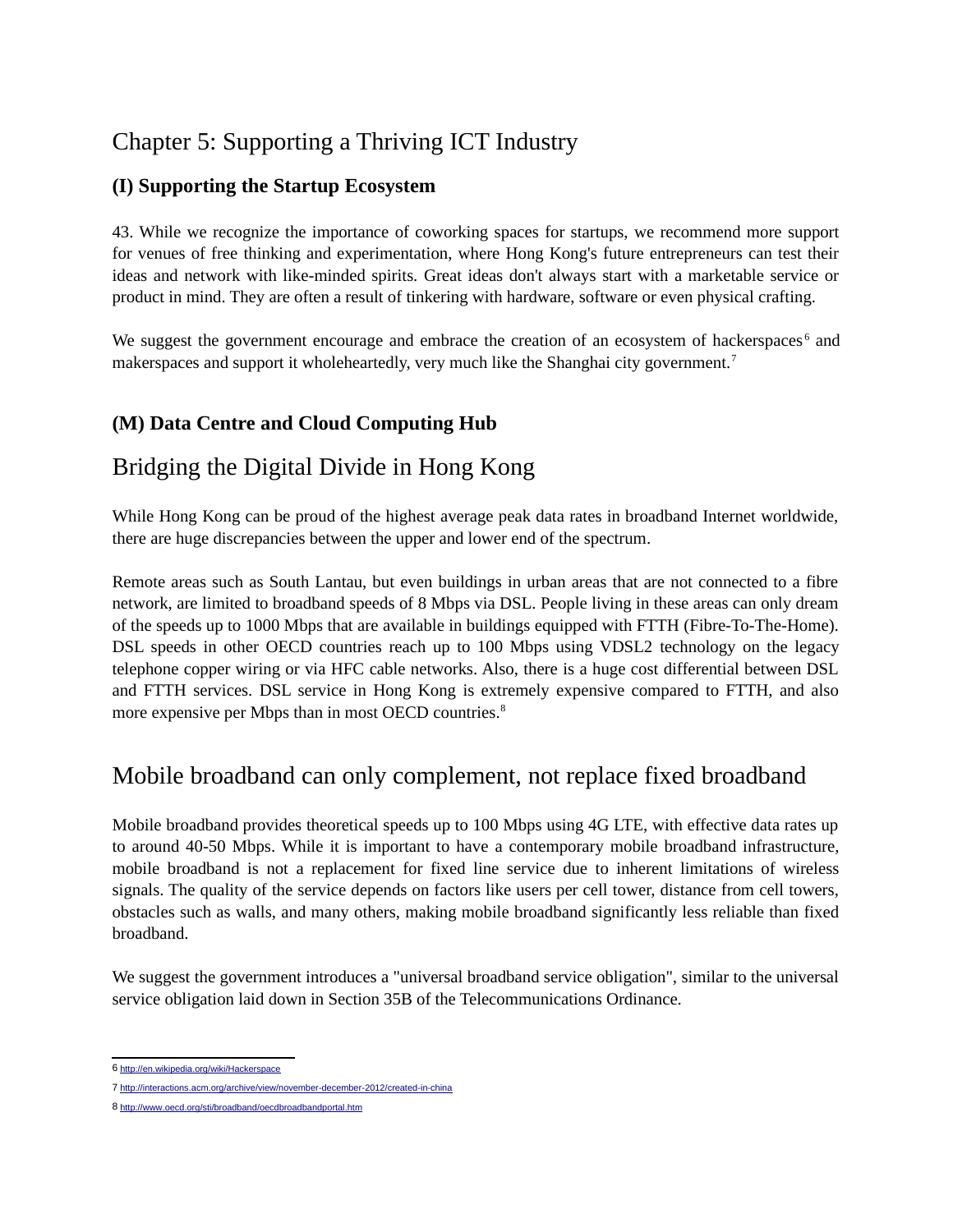#### **(O) Multi-platform Government Services**

 68.-70. Please refer to our comments on the first page of this document regarding multiplatform web sites and an inflationary (ab)use of apps.

#### **(P) Integrated Two-way e-Services**

 74. We recommend that the government make free and open source software (FOSS) based private cloud environments a mandatory requirement for cloud services used by the government. This ensures interoperability beyond contract terms and avoids vendor lock-in.

(R) Smarter City Infrastructure

 76.-78. We suggest the government consult experts in the field of privacy, data protection and security and the general public before implementing any large scale sensor networks. The huge potential for abuse of data collected by ubiquitous sensor networks is still massively underestimated by policy makers.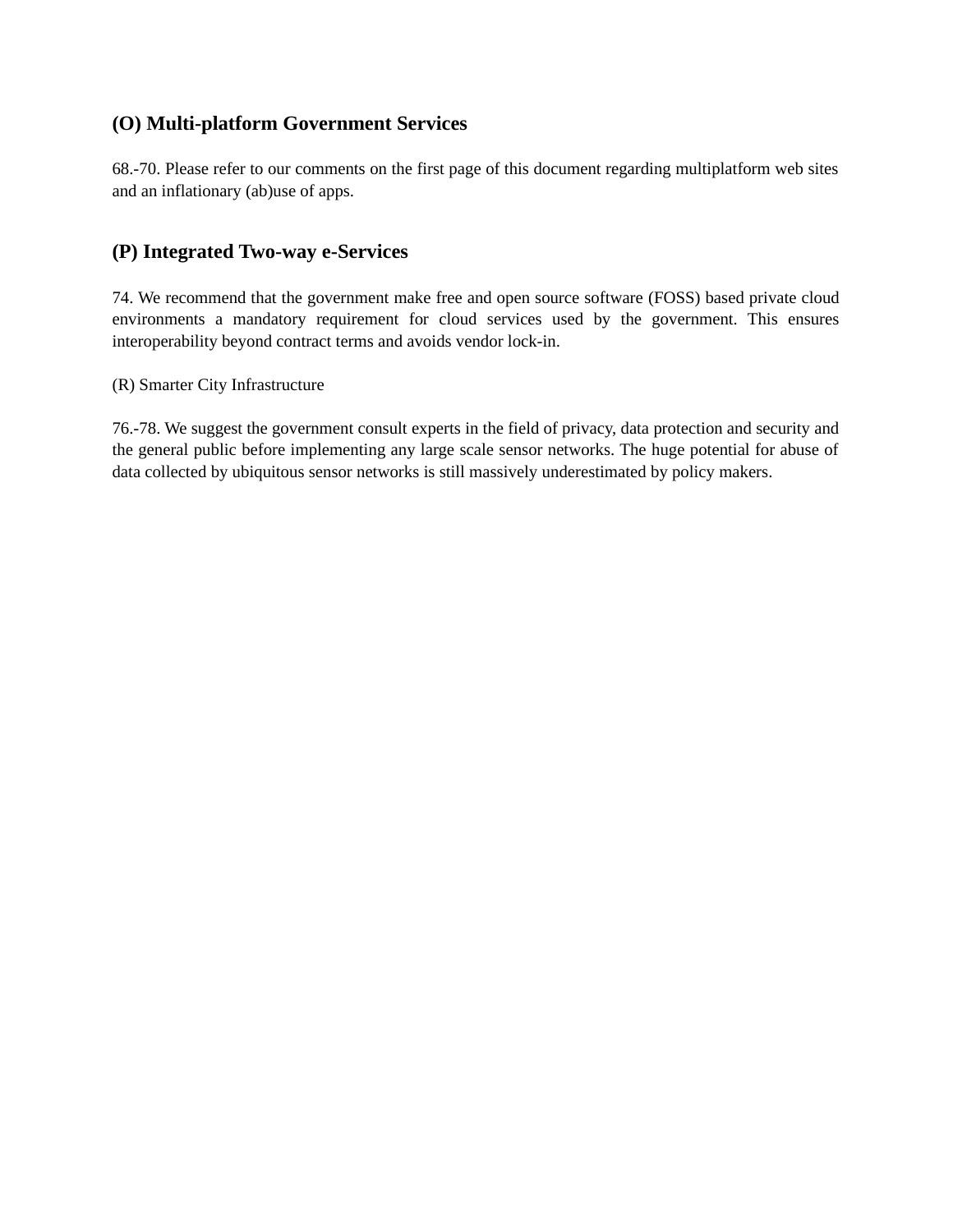# Items not addressed in the consultation document to the extent necessary

# Dedicated commitment to Digital Empowerment and the Protection of Freedom, Privacy and Security.

 Especially in the wake of recent revelations of sweeping surveillance efforts by the NSA and other foreign agencies, the Digital Strategy's emphasis on citizen empowerment needs to be revisited and strengthened in regards to the protection of the freedoms, privacy and security of the governmental, private and public sector.

 One promising pathway towards a more free, secure and empowering ICT infrastructure is to divert from the use of proprietary soft- and hardware towards free and open alternatives<sup>9</sup>. By definition, proprietary soft- and hardware always possesses an original "owner", an (often foreign) entity that holds the sole power over the program's source code or the hardware's blueprint – through which it can exercise power over it's users. As evidenced by the Snowden leaks, many proprietary products come with embedded mechanisms to spy on users, restrict them or censor them. Such software and devices signify the exact opposite of empowerment and endanger the privacy of citizens, the security of the private sector and can create vulnerabilities to the public sector.

 Germany's city of Munich is a prominent example for a successful shift towards free and open software and away from potentially harmful proprietary software. With their LiMux (Linux + Munich) programme the government has already replaced the majority of the proprietary governmental ICT infrastructure with Free and Open alternatives and actively strives towards a fully free and Open city<sup>10</sup>. Munich's success is not just impressive because it improved freedom, privacy and security but also because by doing so it was able to both save money and significantly reduce user complaints.

 As Hong Kong is striving to be a leader and role-model in the digital age, it should seize the opportunity to be on the right side of history and commit to a proactive stand, ensuring the digital well-being of it's institutions as well as private and public sector. The longer it relies on proprietary soft- and hardware, the more it will be become dependent, vulnerable and fundamentally dis-empowered.

To change this situation we recommend:

- the replacement and phasing out of running proprietary licenses for software in all governmental and administrative sectors (wherever possible)
- the replacement and phasing out of proprietary hardware (wherever possible)
- the introduction to and use of Free and Open soft- and hardware especially in education

[Projekte/LiMux/Dokumente/Praesentation\\_LiMux\\_engl\\_web.pdf](http://www.muenchen.de/rathaus/dms/Home/Stadtverwaltung/Direktorium/Strategische-IT-Projekte/LiMux/Dokumente/Praesentation_LiMux_engl_web.pdf) 

<span id="page-6-0"></span><sup>9</sup> See Free Software definition and essential four freedoms: https://www.gnu.org/philosophy/free-sw.html

<span id="page-6-1"></span><sup>10</sup> [http://www.muenchen.de/limux,](http://www.muenchen.de/limux) [http://www.muenchen.de/rathaus/dms/Home/Stadtverwaltung/Direktorium/Strategische-IT-](http://www.muenchen.de/rathaus/dms/Home/Stadtverwaltung/Direktorium/Strategische-IT-Projekte/LiMux/Dokumente/Praesentation_LiMux_engl_web.pdf)